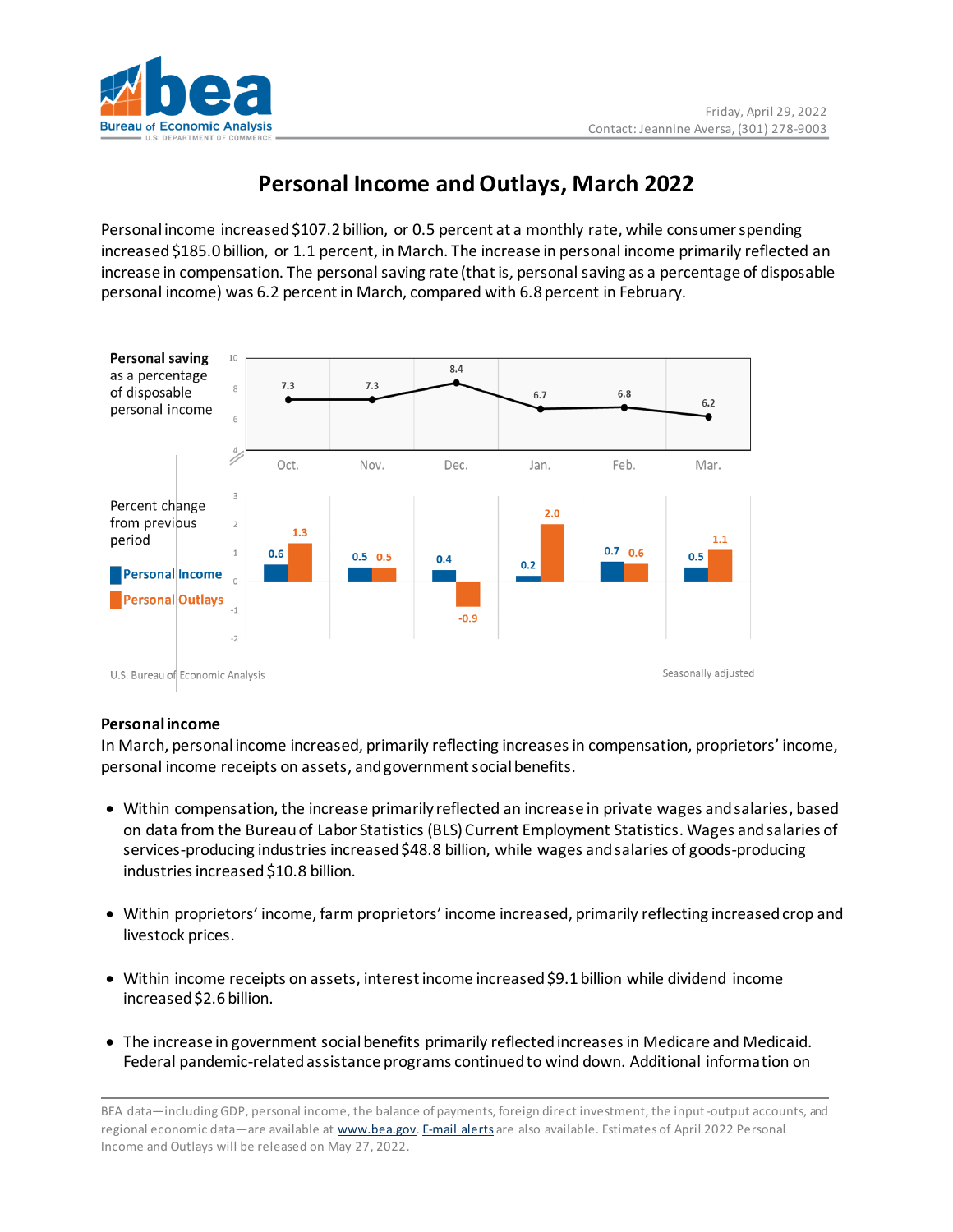

special factors affecting monthly personal income can be found on [Effects of Selected Federal Pandemic](https://www.bea.gov/sites/default/files/2022-04/effects-of-selected-federal-pandemic-response-programs-on-personal-income-march-2022.pdf)  [Response Program on Personal Income.](https://www.bea.gov/sites/default/files/2022-04/effects-of-selected-federal-pandemic-response-programs-on-personal-income-march-2022.pdf)

#### **Consumer spending**

Personal outlays increased in March, reflecting an increase in consumer spending for services and goods.

- Within services, the increase was widespread and led by "other" services (notably international travel), based on data from BEA's International Transactions Accounts, as well as food services and accommodations, based on Census Bureau Monthly Retail Trade Survey (MRTS) data.
- Within goods, the increase primarily reflected gasoline and other energy goods, based on data from the Energy Information Administration, as well asfood and beverages, based on MRTS data. These increases were partly offset by a decrease in motor vehicles and parts (led by new



motor vehicles, specifically, light trucks), based on unit sales data from Wards Intelligence.

Spending on food services as well as most categories of goods reflect updated Census retail sales data that were recently benchmarked to results from the most recent annual survey.



#### **Changes in Consumer Spending, March 2022** Consumer spending increased \$185.0 billion

U.S. Bureau of Economic Analysis

Seasonally adjusted, annual rates